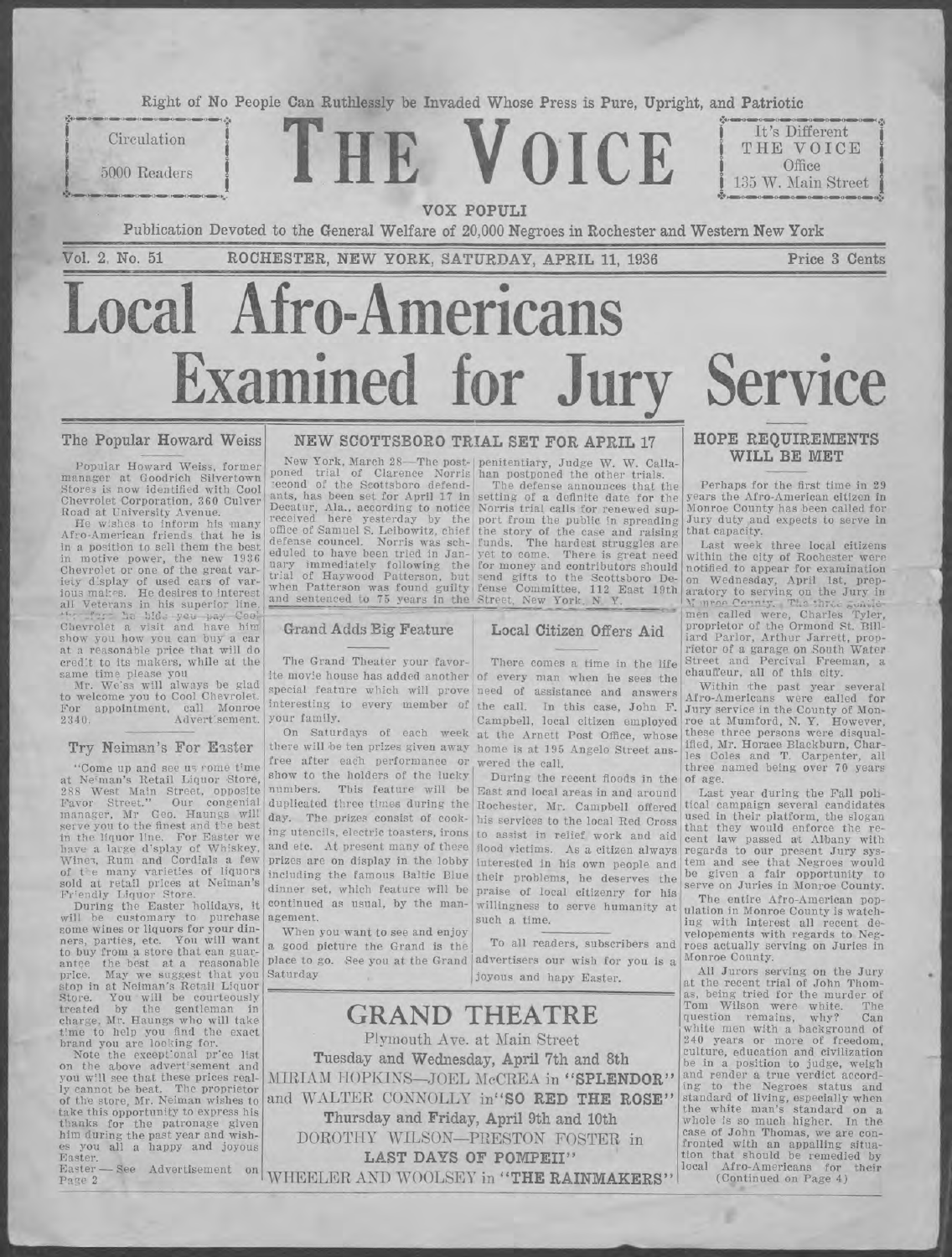Page 2

# Page 2<br>EDITORIAL PAGE EDITORIAL PAGE

HOME OFFICE, 135 W. MAIN ST. ROCHESTER, NEW YORK

### The Voice

This Paper is Registered at the County Clerk's Office County of Monroe.

#### Staff Personnel

H. W. COLES — EDITORS AND PUBLISHERS — E. P. COLES Reporter—Fred Quamina Columnist—T. T. Griffin Distributed by Manson News Agency Page 2<br>
FDITORIAL PAGE<br>
HOME OFFICE, 135 W. MAIN ST. ROCHESTER, NEW YORK<br>
This Paper is Registered at the County Clerk's Office<br>
County of Monroe.<br>
M. W. COLES — EDITORS AND PUBLISHERS — E. P. COLES<br>
Reporter—Fred Quamina<br>

News Sources—N.A.A.C.P. Press Service; N.U.L. Publicity Service I. L. D. News Service

#### GHith Deep Rearet

It is with deep regret that we look back upon the wave of murder and violence perpetuated by our brethren, members of the Afro-American race in this, our Community within the last two weeks.

The Negroes of this Community realize that the general reaction of the public, as a result of such erimes coming as it were so closely to-gether does not make things any easier for the upright and lawabiding citizen who must go on living here. It is a potent fact that public opinion of the Negro is largely, if not wholly, based upon press reports, radio broadeasts, whether it pertains to religion, politics, morality or other-wise. I hold, therefore, that it is largely misinformation that brings the Negro into bad odor in this regard and earns for him the opinion that he is on the decline or ''moral lapse,' if you please. Then too, the dying testimony of what is commonly called the worthless Negro is given wider publicity and ereater credence than the percept and example of the ten thousand living, straight forward, upright Negroes. I say this because the opinion obtained so widely that the Negro is growing worse. Therefore the right thinking Negro 

of this Community is hoping and praying that nothing may be added and nothing taken away from the stories of the incidents of violence committed here in our midst wether the victims were guilty or innocent.

Our pulpit has long been re cognized as an influencial factor in the formation of character, and the Negro pulpit is not an exception to the general rule. Its in-<br>fluence may be elevating or de grading. The character and the ability of the man in the pulpit will determine its nature and ex tent. The office itself implies an active interest in the elevation of man from the lower to the highest stage of life. But the unedueated ministry proved itself unequal to the task of teaching and leading the people along the diffi. cult path to true excellence. Therefore, these principles must be taught young Afro-Americans of this Community, for it is young Rochester we must meet on common ground and teach them to be clean, upright, law abiding citizens clean, upright, law abiding citizens<br>of this Community. We must reach the youth thru the medium of the mind; train that mind and in later years the citizens of this Community will be proud to re-

# Brethren

Editorial By E. P. C.

Friday night Mar. 20 marked another lynching in Georgia, in a place called Cusseta. Philip Baker, a 32-year old Aframerican citizen was denied his right to a trial before a jury of his peers, as writ-ten down in the Constitution of this, our America, where our slave forebears toiled for over 200 years to make this into the Country we know today. A sheriff and two deputies, as the story usually goes, were powerless in the hands of 30<br>or 40 men who took Baker from their custody as they were taking him from Macon to Columbus, Ga. Baker was accused of attacking two white women and a colored woman last December. It seems quite strange that the desire to lynch a man had lasted in the hearts of these 30 or 40 men for almost <sup>3</sup> months. It also seems strange that in these three months he was neither found guilty or inne was nettner tound guilty or in-<br>nocent. We have so many laws in this land to protect the citizens, to either directly or indirectly. Maguard the rights of others, but yet, God have mercy on their souls.

Unto the Least of These My we have not grown civilized<br>Brethren Brethren and the south of the set of the set of the south of the south of the south of the south of the south of the south of the south of the south of the so enough to make a law which will protect <sup>a</sup> man or woman, who in so many instances is innocent, from that most horrible and brutal of all deaths, death by lynching, while civilized people look on in' amusement and enjoyment. We call ourselves Christians, but are we? We cannot understand how the people who lived in our Lord's day could have been so cruel as to nail him to a cross and stand and watch his untold anguish and agony and yet, in this America, Negro Christs are lynched so often that it is almost common to hear that another has been crucified. My friends, we must stop this terrible curse that has made the name of America one of shame, we must remember the words of the great teacher, Jesus Chrits when he said. "In as much as ye have done it unto the least of these, my bre-thren, ye have done it unto me" There will some day be a judgement, how will the mobsters answer, how will our law makers answer for the multiple crucifictions in which they have taken a part either directly or indirectly. May God have mercy on their souls.

# NEIMAN'S RETAIL LIQUOR STORE

288 Main Street West, opp. Favor St. L 4163 FOR YOUR EASTER SPECIALS OF

Liquors, Wines, Cordials and Gins

Call at NEIMAN'S Rochester's Friendly Liquor Store

Whiskey—59c per pt. and up. Gins—65c per pt. and up.

Easter Specials on Wines—Port—Sherry—Muscatel and Tokay—39c 5ths; 79c Half Gallons; \$1.49 Full Gallon. OICE<br>
NEIMAN'S RETAIL<br>
288 Main Street Wes<br>
L4163 FOR YOUR EAS<br>
Liquors, Wines, Con<br>
Call at NEIMAN'S Rochester<br>
Whiskey—59c pe<br>
Gins—65c per pt<br>
Tokay—39c 5ths; 79c Half Ga<br>
OPEN DAILY 8 A. I.<br>
Saturday 8 A. M. u<br>
NEIMAN'

OPEN DAILY <sup>8</sup> A. M. until <sup>11</sup> P. M. Saturday 8 A. M. until 12midnight.

NEIMAN'S RETAIL LIQUOR STORE 288 Main Street West

Rochester, New York

#### With Deep Regret—(Continued)

The Negro, as a rule, labors under the betief that he is an ob-ject of persecution and proscript- 'on, and in turn that insane belief so works upon him that it is useless for anybody to endeavor to<br>make him believe otherwise. There is one thing I must say in alosing and that is this, that if the Negro wants to break down the great undercurrent against him 'n the courts, he must do all in h the courts, he must do an in the coarts of the

member the present generation. | own people the element of castea line between the good and bad. He must frown upon those who do wrong, and uphold those who do right. He must lay aside the old adage that you must never do anything against your own color. If <sup>a</sup> man is my color, and Fe is wrong, <sup>I</sup> am against him. If a man is my color and he is right man is my color and he is right.<br>I am for him. Let the Negro adopt th's as a maxim, and justice 'n the Courts of the land will be

# SAYS WE MUST STOP GUM BEATIN

Rev. A. Clayton Powell, Jr., pas-tor of Abysinnia Baptist Church of New York City and columnist for the re-organized Amsterdam News said in a recent column that our race can brag some of the biggest gum-beaters in the world. (Quoting him)' We are always ready to solve the world's prob- lems-vocally. In every local shor gab-fest continually takes place Negro businesses succeed only tc the degree that they are verbally advantageous. As long as Brother Beasley can yawp, your business will sueceed, but soon after you hang up the advice, ''No Loitering Here," the sheriff knocks at your door. Beauty parlors thrive, barber shops are packed in old Harler for only one reason; comfortable places to puff and blow.

the other day and every seat was <sup>I</sup> walked into a local emporium taken except the barber chairs they were reserved for the customers.

We Negroes beat our gums 'til they bleed, kick the wind-bag around 'til its flat, throw words around 'tu its flat, throw words<br>to the breeze like a man with num-<br>bers money—and never do a thing bers money—and never do a thing. We have <sup>a</sup> monoply on protest meetings We have virtually cornered the market when it comes to organization. And yet, we're not organized to do anything but The only organizations that we have that do anything are ou! fraternal benevolent ones, and all they do is see that you are buried when you die. Never a day passes without at least five people coming to me for a "'sassiety'', a new plan, but <sup>I</sup> have never had a soul ask me what would be a good organization to work with. the degree that they are verbally in<br>dividuate out and a strocher of the degree that they are verbally of<br>deaster can yawp, your business 3t<br>will succeed, but soon after you will<br>here  $\gamma$  the sheric knocks at your busine

 We are not going to get anywhere warming the seats of our in Rochester.

pants in barber shops or having the cuticle pushed back in beauteries. No, we're not going to eries. No, we're not going to<br>bring a new day through leather lunged orators or bellowings from my colleagues of the cloth. It's not going to come through signing petitions either. We've got to act.

Let's stop patronizing stores hat are not owned by or employ-ing Negroes. Let's find out why of the 50 employees of the 124th Street Home Relief Bureau who were laid off, recently, that most of the whites were reinstated. We of the whites were reinstated. We<br>can do all this and more. We can let loose a torrent not of words but of community action that will make Harlem a place to be respected Yes, a few heads will be beaten but that will be proof that we have stopped our gumbeating.

A year ago this month hundreds of Negroes stopped their gum-beating on the night of the 19th and did something. Their methods were not the best. The results were not worth their actions and the sacrifice of blood, but they proved one thing: that there are a few who do not believe this is <sup>a</sup> white man's world but who know this is God's free world with chance to live if we are but willing to work together. If you give up nothing else during Lent, give up this gum-beatin'.'

Rochester would do well to follow some of Rev. Powell's most timely advice, and by the way, Rev. Powell not only talks but gets out in the Community and acts. If it means boycotting a place of business and picketing, he may be found in the line of march. Weneed such a militant young pastor<br>in Rochester.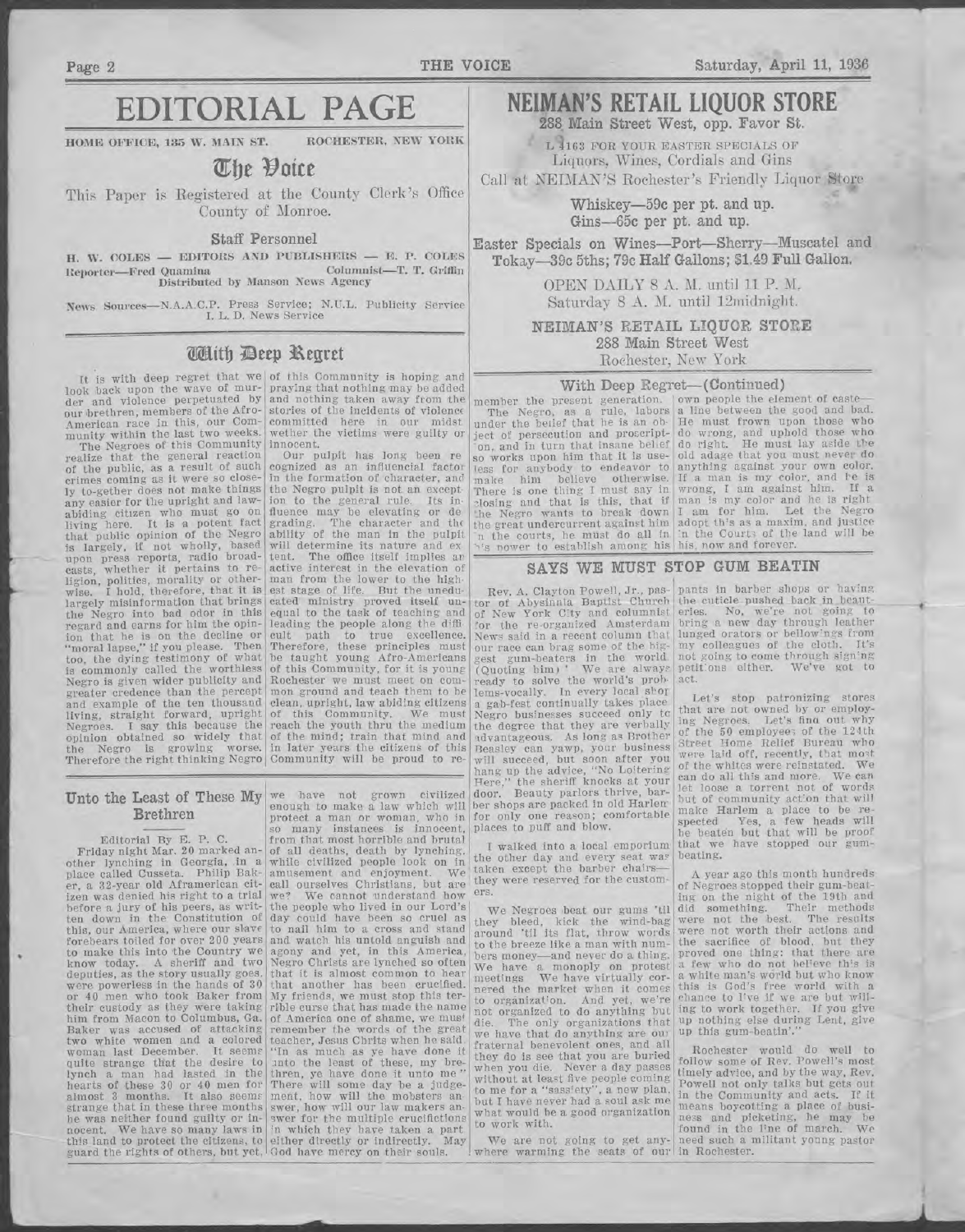#### Classified **CLASSIFIED RATES**

| 10 words 50 cents               |  |
|---------------------------------|--|
|                                 |  |
|                                 |  |
| Mail or bring ads with money to |  |
| this office.                    |  |

**ADVERTISE YOUR WANTS IN** OUR CLASSIFIED SECTION. The Voice brings results. Give it a<br>trial. New rate; 4c per word. trial.

FOR RECREATION, soft drinks or c.garettes, stop at BISHOP'S<br>BILLIARD PARLOR at 218 Spring

FOR RENT-Afro-Americans, a two room heated and lighted<br>apartment at 135 Main Street<br>West, See Mr. A. Bristol, janitor on premises.

SHOP AT the Adams Street<br>Grocer, 163 Adams Street. Cold<br>meats, soft drinks, cigars, cigarettes and candy.

COAL, COKE, CHARCOAL sold at I. J. Miller's, 369 Ormond St.<br>call Stone 3390-J for prompt deliv-All standard prices. ery.

Come to the KURLY Q BEAUTY<br>SHOPPE at 7 Waverly Place for<br>that shampoo or wave. Apex and Reasonable prices. Rexo systems.

FOR SALE-Ropeen Hair Pomades, Teezem Brown Powder,<br>Lucky Mojo perfume, La Jac<br>Bleacher, Lovin Brown Skin<br>Cream. Local representative, Mrs.<br>Arthur Ghes, 424 Ormond Street.

STOP AT Charles W. Tyler's<br>Billiard Parlor for smokes, candy and soft drinks, 358 Ormond St.,  $C'tv$ 

STOP IN AT Kaplows Grocery 344 Clar'ssa Street, for your East-<br>er shopping. You'll find a full line<br>of meats and food stuffs.

#### "BECOME A CUSTOMER" Oriental Restaurant

362 ORMOND ST. "If Your Wants Are Chop Suey

This is the Place" DICK K. TANG, Prop.

Don't Wait-Call Me **Stone 3390-L** 

T. T. GRIFFIN 359 ORMOND STREET MOVING AND CARTING at Low Price "Hires Colored Helpers"

LOMBARDO DRY CREANERS Suits Dresses Topcoats Spr'ng Coats Pleated, White, Fur- Trim More Plant, 67 FORD ST. Main  $\frac{2773}{2774}$ Stores:

#### Discrimination Against Negro Not Christian

"Discrimination against the Negro is not Christian, not Catholic, not true," were the words that rang out to an audience of 400 at Columbus Civic Center on the evening of March1st, spoken by Elmo M. Anderson, colored, of the Catholic Interracial Council of New York on a visit to Rochester.<br>The meeting was sponsored by

the newly organized St. Peter Claver Society to stimulate better<br>understanding between the white and colored races

"The Negro suffers in America because he is thought of as a<br>slave, an inferior, a serf," he said.<br>"His great past is forgotten or ignored.'

Citing Negro leaders of the past Mr. Anderson claimed for his race, Alexander Hamilton, (one of the<br>men who aided in writing the Constitution) two Catholic popes, the pilot of the ship Nina which sailed<br>to the New World with Columbus and the first convert to Catholic-'sm out-side the Jewish race. "In<br>spite of all this, no group has<br>suffered greater ridicule and disparagement than the Negro," he<br>continued. "None is held in greater contempt. If he works, it is<br>said that is all he is good for. If he does not work, he is branded as shiftle's. He is the last hired<br>and the first fired. If he resists and the first fires, his Southern<br>neighbors shoot him down His<br>friends cruelly critize him, his<br>enemies are relentless and unscruoutous.

Father John La Farge, S. urged "that Catholics exemplify in<br>their daily lives the teachings of the Catholic Church concerning the justice and charity due to their Since the Catholic fellow men. Church appears today as the champion of social justice, the Negro<br>naturally expects on the part of Catholics an intelligent interest in all those matters which concern<br>his daily welfare."

#### TALK OF THE TOWNS **MUMFORD NEWS**

#### Mrs. H. Blackburn

Mr. Horace Blackburn of Church Street has been ill at his home<br>for the past three weeks, his condition is much improved at this writing. Dr. John T. Carpenter of Main Street was a visitor in Rochester on Monday. Mrs. Minnie<br>Coles of Rochester was a visitor on Sunday last at the home her parents, Mr and Mrs. Macke<br>Smith of Caledonia.

#### Scottsville Briefs

#### Mrs. Roy Dey

Mrs. Richard Phillips who is ill in a hospital in Rochester is much improved at this writing. Baby improved at this writing. Baby<br>Shirley Jean Coles, the daughter<br>of Mrs. Emma Coles weighs 4 lbs<br>at a month old. Her twin brother<br>was dead at birth. Mr. and Mrs.<br>Thornton Scott and family have<br>been victims of the flu. The f Payne is out again after a few<br>days illness. Mrs. Phillip Johnson<br>was able to attend church Sunday 492 Main St. W. 342 Driving Pk. after being ill for several weeks.

# "WONDER COAL"

THE SMOKELESS COAL WITH MORE HEAT IN IT

500 POUNDS DELIVERED-\$2.40

100 POUNDS AT OUR YARD-45c

## C. Solon Kellogg

700 Exchange St., Near Clarissa

Main 886

#### THE MAGIC CARPET

Well folks, the good Ole Ides on the way to visit the sick in the of March came in like a lamb, but various hospitals in our Communifrom all appearances she went out  $\begin{bmatrix} v_y \\ v_z \end{bmatrix}$ like the proverbial Lion.

However, regardless of the weather, Rochesterians seem to be doing things and going places, as it were, and so my friends, we invite you to join us and go places on our "Magic Carpet."

Here we are, chillun at Dan's Lunch, down Clarissa way, along the Rialto here we find Danny boy enjoying that inevitable cigar and listening to the sheckles hit the old cash box while genial "Shorty" Douglas all in white dispenses delicious foods and happiness with easy gusto, and those home made pies really look god. We tarry here for a while then we drop in on the Idyl Wyle Luncheonette, Here we find everybody busy with Misses Bennett and Richberg in charge while the amicable proprieter, Bill Lee helps out Bill Day at the cigar counter, everything peems to be O. K. here for Bill's light lunches and ice cream sodas seem to hit the spot, as we're leaving we get a glimpse of Doc Jordan in his sturdy Buick rushing to answer a call, and now, right behind Doc driving quite needy we wave greeting to J. Campbell, who is always running a race against time. What a day, everyone seems to be up and doing judging from the crowd in Bishop's Recreational Parlor as we passed by. At the corner of Ford and Spring, we were forced to make room for a big red truck manned by Archie Johnson and Majors and helpers, and right behind him driv-'ng carefully we met our dear pal. Pope Williams in his maroon Buick giving us the salutation of the day.

Right now, friends, we're traveling down Main Street at a terrific pace when we notice our worthy Professor, Mr. James Whitley on his way to the Center. After all, it doesn't take long to get places on our "Magic Carpet" when you really make a wish, hence the speed. We're on the east side now, at the corner of Central and Leopold Streets, we meet the honorable Rev. Jas. Fuller in his Pontiac PEAS, CORNMEAL, FINE MEATS

we find things going along smoothly with plenty of colored newspapers for sale including The<br>Voice. At Charlie Tylers Billiard<br>Parlor we find Charlie quite busy stocking up with a variety of tobaccos and candy while all the ta-<br>bles are occupied, while in the rear we find Allen, the popular dancer by night and ambitious sign painter by day. At Miller's Coal &<br>Coke on Ormond Street on the same thoroughfare, business seems to be picking up, what with two<br>men on his truck and one at the store taking orders over the phone it looks as though Afro-American business is looking up in this ole<br>town. Well, it's getting near supper time now, housewives are doing their shopping judging by the many familiar faces at Anthony's<br>Meat Market and Mike Fideor's Grocery on Joseph Ave., for these merchants carry aline of foodstuffs that are not only appetizing but<br>reasonable. From here we visit reasonable. From here we v<br>the colored Republican Club on Ormond Street, where Jim Bolden,<br>colored G. O. P. leader holds sway,

(Continued on Page 4)

#### **SOCIAL ITEMS**

Mr. and Mrs. L. Bergen and son, John and Mr. J. Watkins all of Buffald were guests on Sunday last at the home of Mrs. Pearl<br>Harvey of 130 Adams Street. Miss Mary Green and George Madison<br>and brother of Canandaigua attended a birthday party in<br>honor of Mr. Jack Anderson at the<br>home of Mrs. Alice Anderson of 23 Ford Street, on Saturday last. Mrs. Dudley, wife of one of the Dudley Brothers of Radio fame buttey brothers of madu and the Syracuse, N. Y. in anticipation of<br>a "blessed event." The Three<br>Kadets, Ali, Tommie and Maxie are appearing at the ? in Detroit, Mich., opening Friday, April 4th after which engagement they will<br>return to the Flower City. The Mu-So-Lit Club entertained at formal banquet and dance about eighty guests on Monday evening. March 23rd at Magg's on E. Main Street. Dr. R. Nathaniel Dett, who recently returned to this city was<br>the guest speaker.

 $AT-$ **FIDEOR'S MARKET** 180 Joseph Avenue You'll Find Genial "MIKE" in Charge With Merchandise to Please You